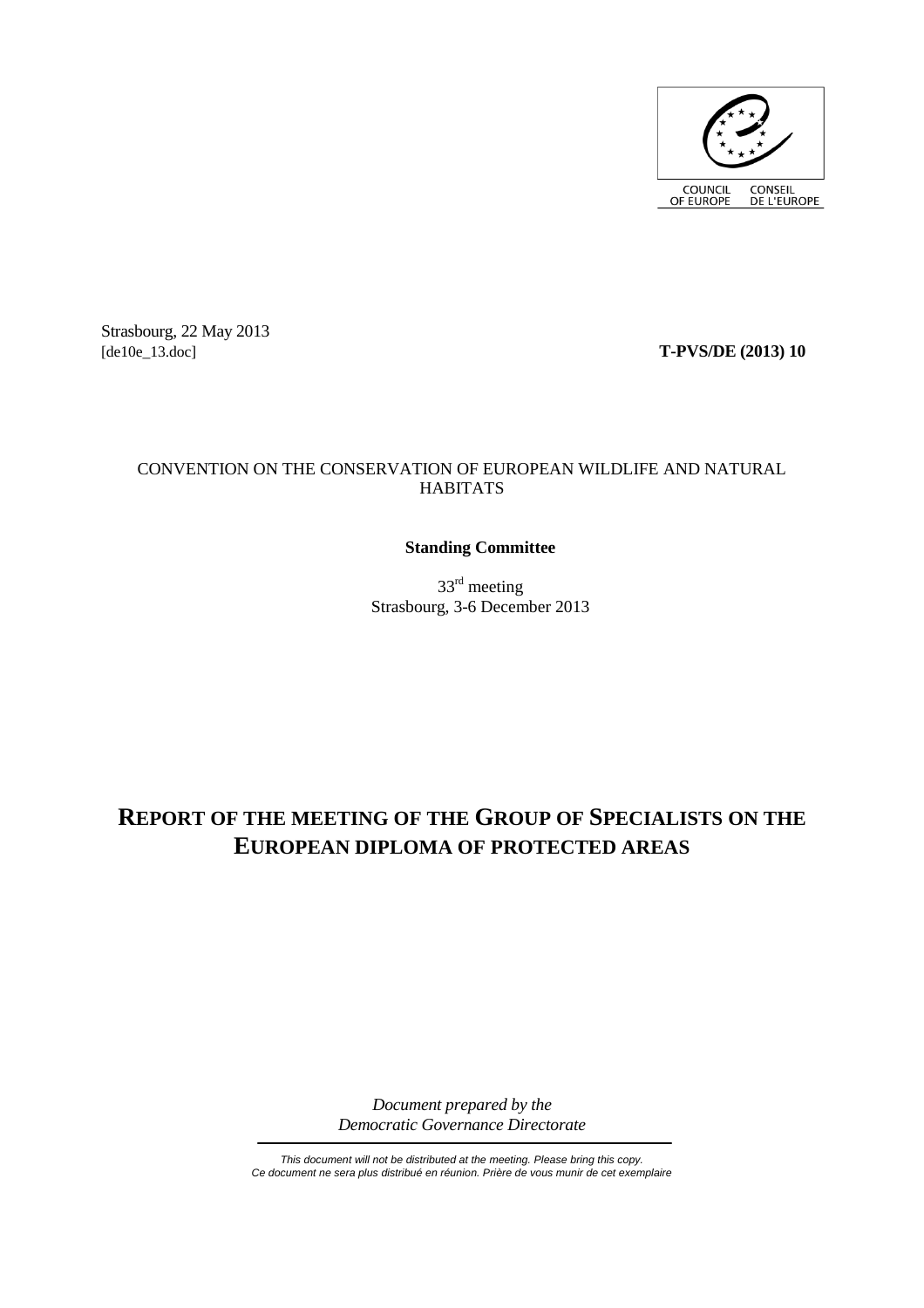## **Table of Contents**

| 1. |                                                                       |  |
|----|-----------------------------------------------------------------------|--|
| 2. |                                                                       |  |
| 3. |                                                                       |  |
| 4. | Appendix III : Draft Resolutions for the award and the renewal of the |  |
|    |                                                                       |  |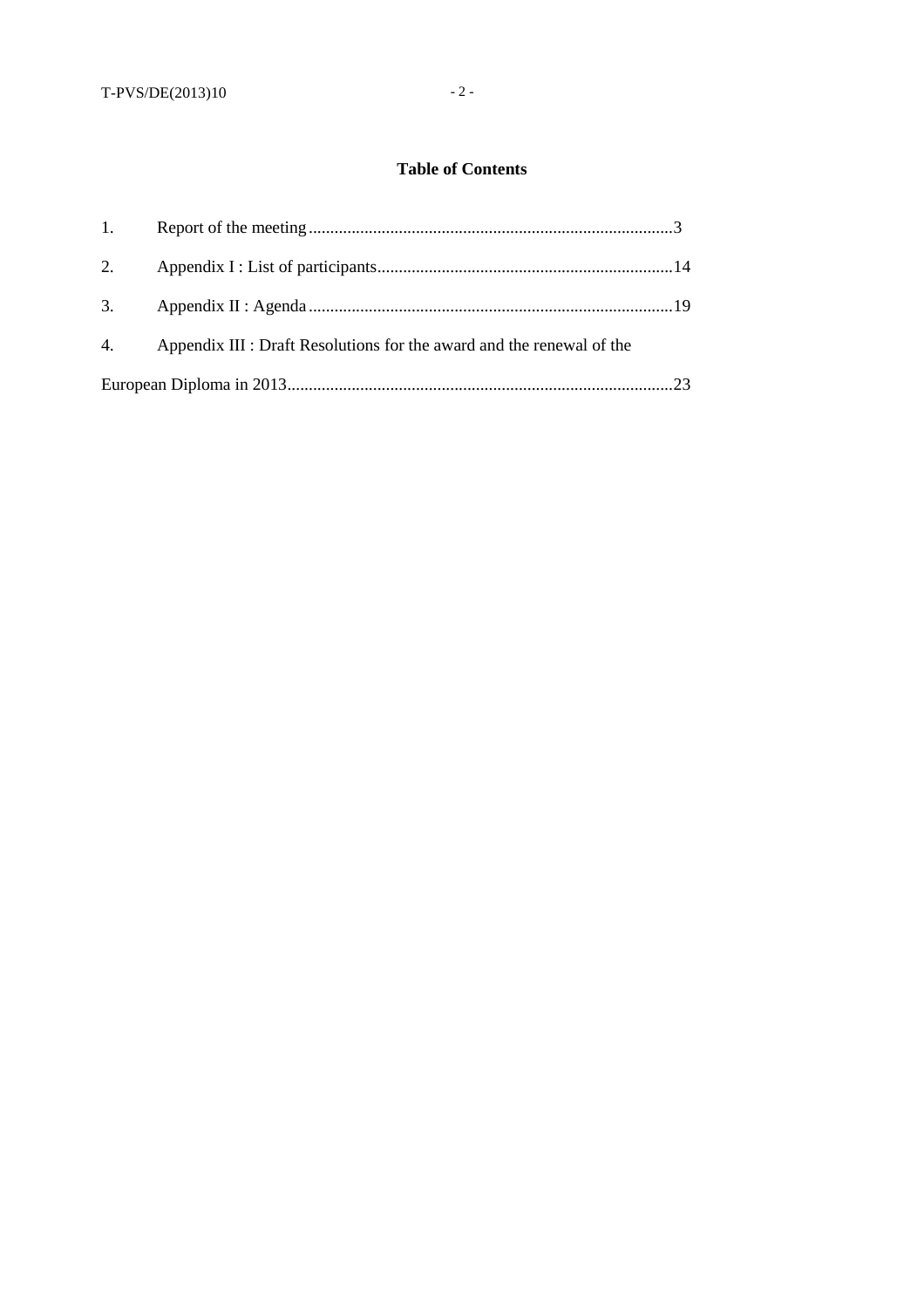The Group of Specialists on the European Diploma of Protected Areas met in Strasbourg on 26 March 2013. The competent Committee is invited to:

- Take note of the meeting report of the group of Specialists

- Consider, with a view to forwarding them to the Committee of Ministers for adoption, the draft Resolutions (Appendix III) on the award and the renewal of the European Diploma of Protected Areas for the following areas:

- Khosrov Forest Reserve (Armenia
- **Burren region (Ireland)**
- Retezat National Park (Romania)
- Take note of the opinion of the Group of Specialists (Appendix IV) following the extraordinary appraisal report on the Poloniny National Park

Acknowledgements: This meeting was partly financed by the Government of Switzerland.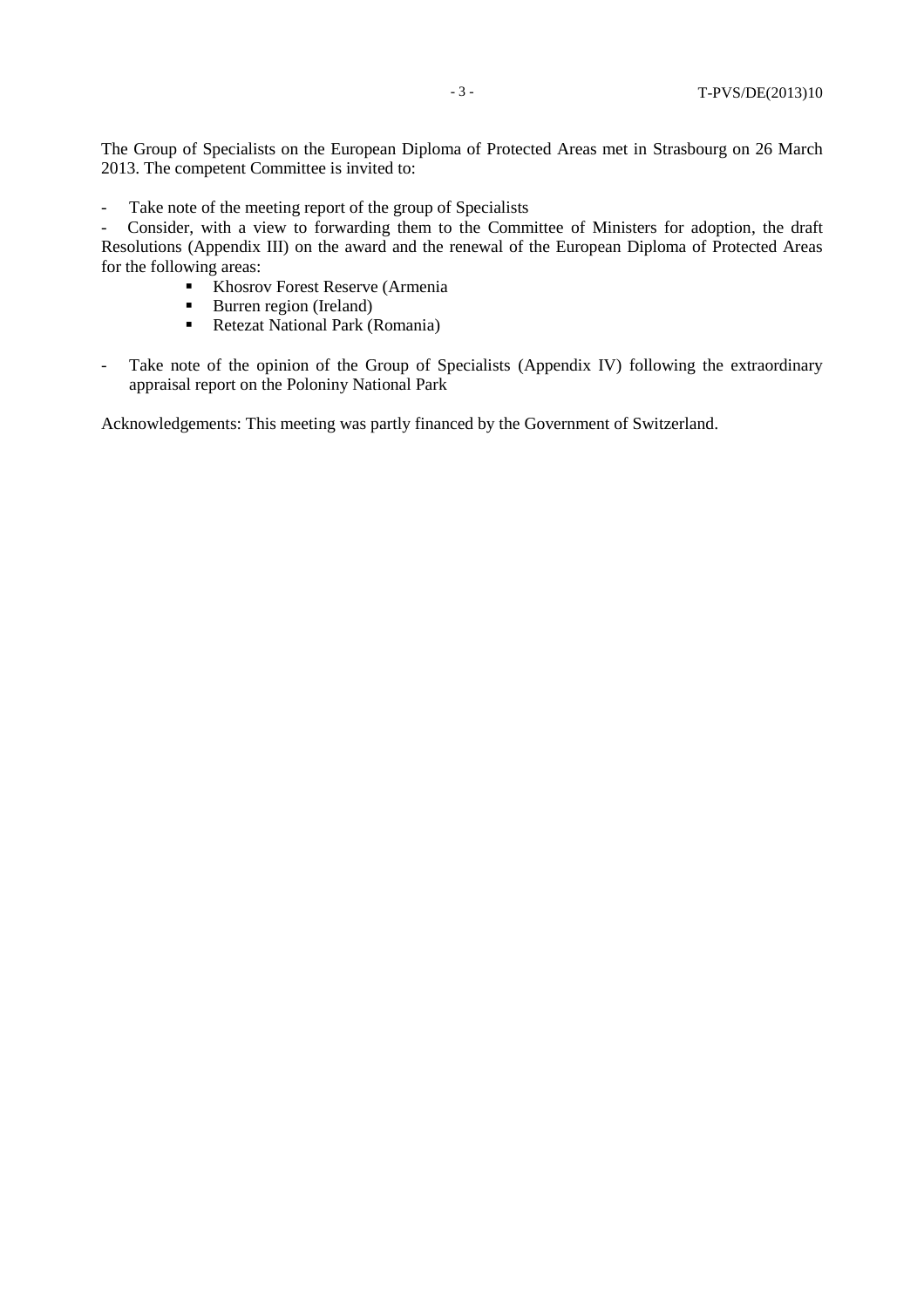#### **1. Opening of the meeting**

The meeting was opened on Tuesday 26 March by the Chair, Michael Usher (United Kingdom). He welcomed the participants, listed in Appendix I.

#### **2. Adoption of the agenda**

Relevant document: T-PVS/DE(2013)1

The Group adopted the draft agenda, as set out in Appendix II.

### **3. General information**

Mr Eladio Fernandez-Galiano, Head of the Biological Diversity Unit, informed on the restructuring of the Secretariat which had resulted in a change in his own responsibilities. He is now the Head of a bigger Department for Democratic Initiatives (which includes the Secretariat of the Bern Convention), within the Directorate for Democratic Governance of GD II Democracy. He further presented two new members of the Secretariat of the Bern Convention, Mrs Lilia Kolombet and Mrs Julia Westmacott.

He informed the Group of the adoption by the Committee of Ministers on 20 June 2012 of the Resolutions examined at its meeting on  $9 - 10$  February 2012 concerning the renewal of the European Diploma for twenty areas.

He further informed that further to the decision of the Group of Specialists to refer to the Standing Committee of the Bern Convention concerning a possible renewal of the European Diploma to the Belovezskaya Pushcha National Park, the Committee proposed a renewal of 5 years. The Committee of Ministers is expected to officially adopt the Resolution on 27 March 2013. In conclusion, he informed that Belarus deposited its instrument of accession to the Bern Convention on 19th February 2013 and will become the 51st Party to the Convention on 1st June 2013.

## **4. Short presentation by the Chair of the 2012 meeting report**

Relevant document: T-PVS/DE(2012)15

The Chair briefly described the outcomes of the previous meeting, underlying a most welcome increase in the submission of applications for the European Diploma in the last two years.

#### **5. Applications for the European Diploma of Protected Areas**

#### **5.1 The Desertas Islands Nature reserve (Portugal)**

Relevant document: T-PVS/DE(2013)4

The application for the European Diploma was sent to the Bern Convention secretariat by the Madeira Autonomous Region.

Mr Paulo Oliveira, Head of the Madeira Natural Park Services, presented the area and its unique nature features. Desertas Islands are a group of three islands of volcanic origin: Ilhéu Chão, Deserta Grande and Bugio. The islands are made up of high rocky masses forming sea cliffs, resulting from erosion, especially marine abrasion. Due to their geographic location, isolation and difficult conditions for colonisation, they offer habitats that are representative and important for the conservation of the biodiversity of Macaronesia and the world, particularly for the endemism and species that are threatened and vulnerable on a world-wide scale, such as the Mediterranean monk seal, the Deserta's petrel, the Deserta's Musschia and many invertebrates.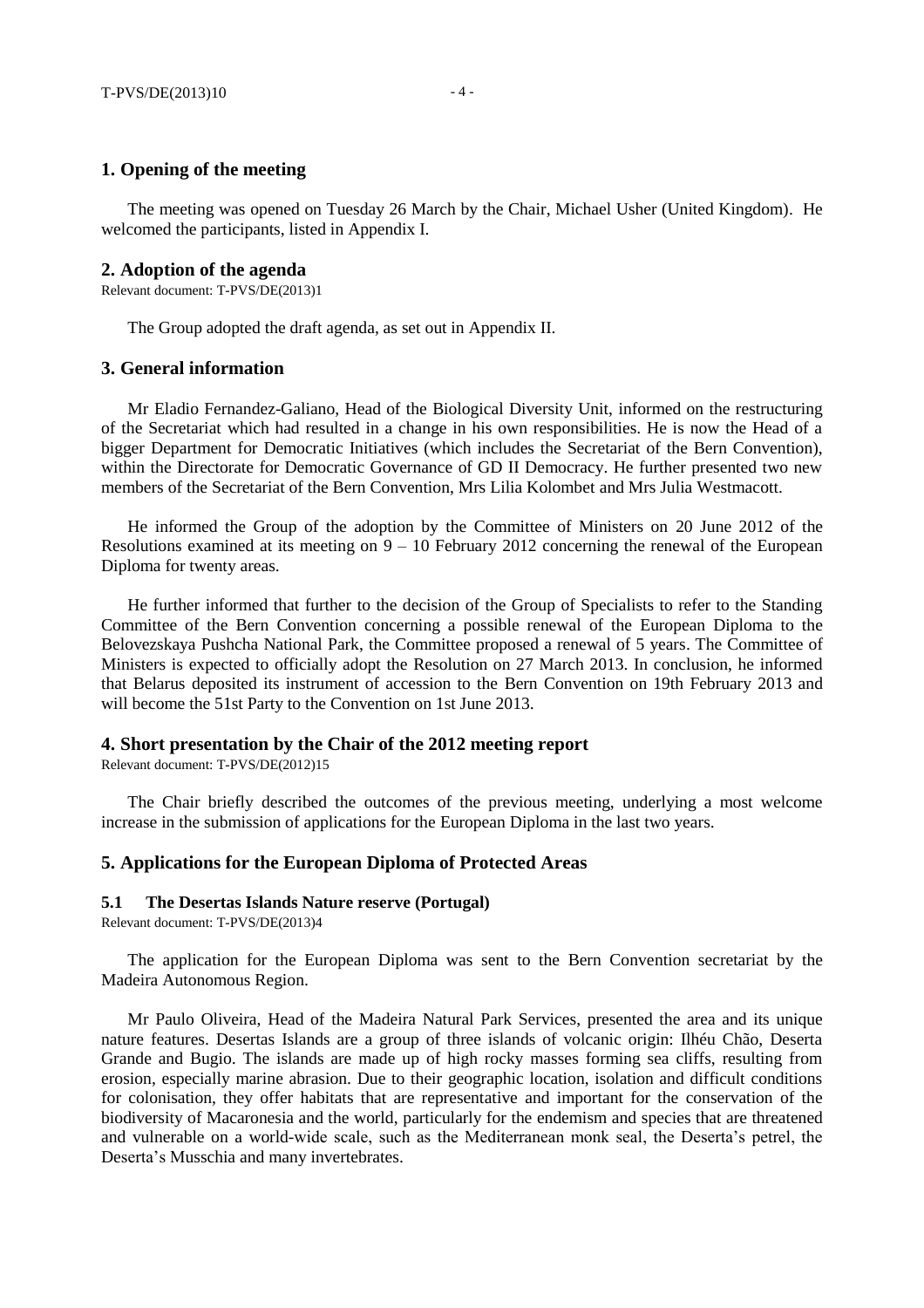Mr Oliveira further presented examples of recent projects implemented in the area, the legal status of the area (a Nature Reserve and a Special Protection Area), which is the property of, and under the jurisdiction of, the Madeira Autonomous Region.

The Group welcomed this new application and felt that its terrestrial and marine natural heritage was of European importance. The Group asked that a visit be carried out to confirm the outstanding nature of the area and ensure that it met the other criteria laid down in the rules, subject to the reception by the Bern Convention Secretariat of the agreement of the national authorities of Portugal for the submission of the application.

The Group asked the expert to give special attention to the development for recreational/tourism purposes and its compatibility with the preservation of the natural values of the area, including the introduction and control of invasive alien species.

#### **5.2 Karadag Nature Reserve (Ukraine)**

Relevant document: T-PVS/DE (2013)07

Mr Grygorii Partchuk from the Ukrainian Agency for Protected Areas presented the application. Karadag Nature Reserve is a nature protection and scientific institution created in 1979, aiming at the conservation of the rare flora and fauna of the terrestrial and marine ecosystems and the unique natural mineralogical sequences of the Karadag paleo-volcano of Jurassic period. About 200 species and over 10 natural habitats of European importance (Appendices I to III of the Bern Convention) are present in the area, including geological evidence of volcanic activity, historical and archaeological monuments. He further gave examples of the long term ecological and scientific monitoring (since 1914) and educational activities taking place in the area.

The Group thanked Mr Partchuk for his presentation and welcomed the application which again covers both terrestrial and marine zones and is the first one on the Black Sea. It instructed the Secretariat to organise a visit to the region and asked the expert to examine in greater depth the visitor's management and the recreational pressures on the area, also in relation to the Dolphinarum. In addition, the members of the Group were interested to learn more about the results of such a long-term scientific surveillance of wildlife and their habitats in the area.

## **6. Applications for the European Diploma of Protected Areas received in 2012 and results of the on-the-spot appraisals**

#### **6.1 Khosrov Forest Reserve (Armenia)**

Relevant document: T-PVS/DE (2013)06

The expert, Hervé Lethier (Switzerland), presented the findings of his visit. He underlined that the area meets the general criteria for the award of the European diploma and comprises representative elements of biological and landscape heritage which are of exceptional European importance (containing species and habitats protected under the Bern Convention). He added that the area offers magnificent wild and anthropogenic types of natural and cultural landscapes which are typical from this part of Europe.

Although the budget of the Reserve has been stable through the years, it is rather low and certainly not sufficient to cover all tasks of the site administration properly. In addition, tourism activities should be developed but only in a way to uphold the European interest and sensitivity of the site, and to preserve its integrity. Public access should be regulated in such a way as to channel the visitors and avoid damage to the biological and landscape features of the area. In addition, waste management is a problem and it is recommended that awareness-raising activities are strengthened and take place among the staff of the Reserve and the local populations located in the buffer zone of the area. A last issue encountered is the situation of the water pumping of the Azat and Vedi rivers.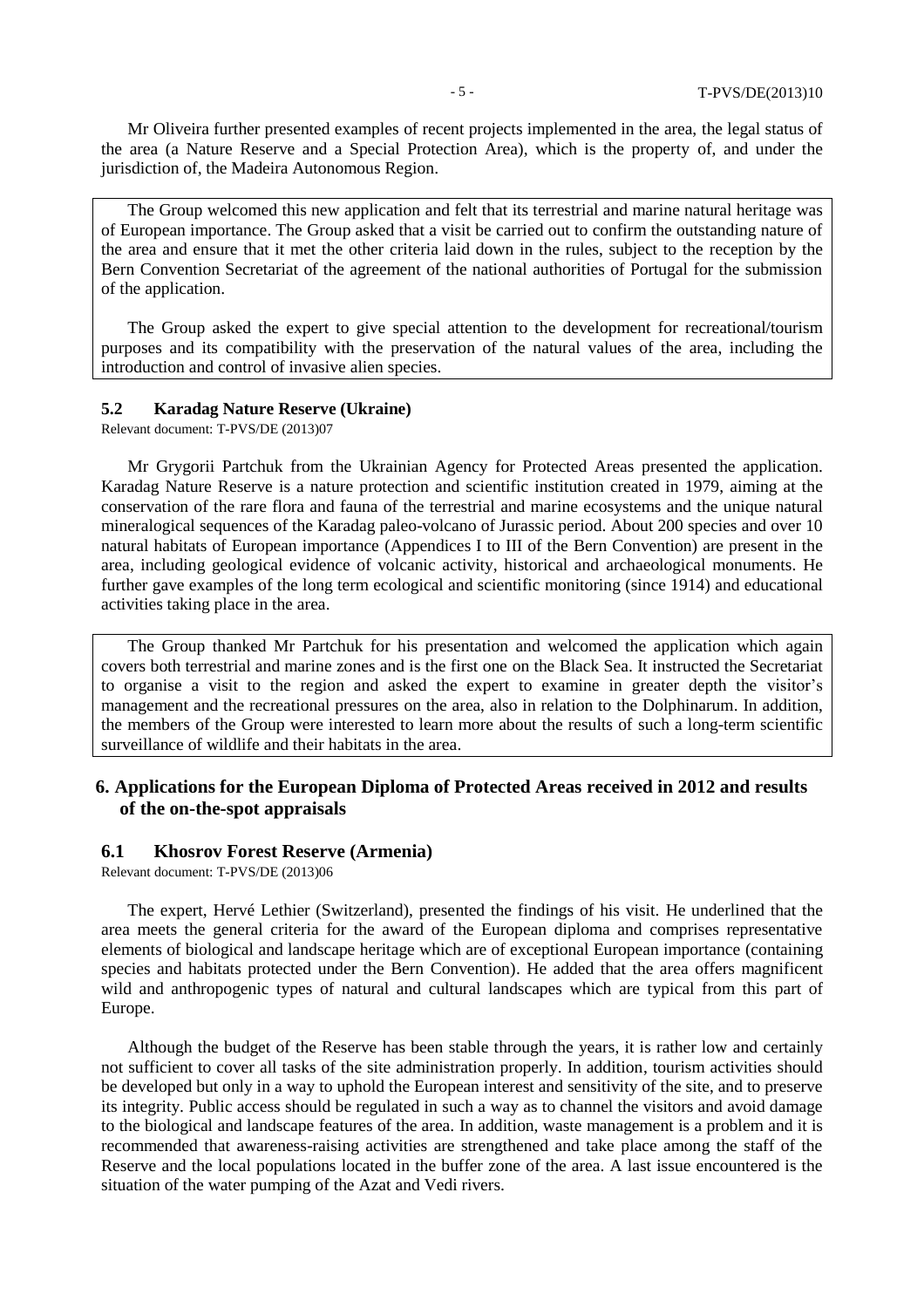The Group agreed that the exceptional European interest of the area is confirmed and agreed with the two conditions and recommendations proposed by the expert. Further to the discussions on water pumping and grazing activities, the group decided to add an additional sixth recommendation to the Draft resolution, namely "to renew the management plan for 2015 onwards, including a grazing plan and updating the socio-economic activities within the Reserve". The draft resolution is included in Appendix III.

## **6.2 Burren Region (Ireland)**

Relevant document: T-PVS/DE (2012)016

The expert, Mr Sneep, presented the results of his appraisal to The Burren. The Burren Region is the largest limestone landscape in Europe with a very rich biodiversity (over 70% of Ireland's native flora, over 100 species of breeding birds, bat species, over 70 species of land snail, etc.) and with unique archaeological, geological, historical and cultural values.

The expert confirmed the outstanding European interest of the area, stressing that enough legal regulations conserving the natural and cultural values of area exist for the Burren. One of the main features of area is the successful and unique management practices and the full involvement of the farming and other local communities. The farming community has successfully farmed The Burren's rocky hills for many generations and a blue print for sustainable farming in The Burren has been developed. The expert further underlined the quality of the Burren Farming for Conservation Programme and its successful implementation. He strongly recommended the award of the European Diploma to the area, with some conditions and recommendations.

The Group discussed the application and the expert findings and agreed that the area holds exceptional interest in line with the requirements of the European Diploma. The Group agreed with the conditions and recommendations proposed for the award of the European Diploma and decided that the Burren communities contributing to the management of the area should also be praised for their impressive contribution by adding a clause to this effect in the draft Resolution, which is included in Appendix III.

#### **7. Exceptional visits and renewals of the European Diploma**

#### **7.1 Exceptional visit to the Poloniny National park (Slovakia)**

Relevant document: T-PVS/DE(2013)05

As per the decision of the Group of Specialists from 2012, an exceptional visit in the frame of Article 8 of the Regulation of the European Diploma took place in Slovakia (October 2012). The objective of the visit was the address the difficulties encountered by the Slovak authorities in implementing the conditions adopted with the last renewal of the Diploma, dating from 2008 and requesting the adoption of a new management plan for the area by 2010.

A member of the Bern Convention Secretariat and an independent expert (Mr Hervé Lethier) visited the diploma holding area as well as attending an inter-ministerial meeting which gathered together representatives of the Ministry of Environment and the Ministry of Agriculture and Land Use. During the visit on-the-spot the expert concluded that there is very little progress on the implementation of the recommendations of the last renewal and well as no progress with the implementation of the main condition relating the adoption of a new management plan. In addition, the issue of failing to manage the forest is a sustainable way is considered as continuing, as is the issue of illegal hunting and poaching.

Mr. Léthier further stressed that there is a clear need for a strengthened cooperation between all relevant ministries at national, but also local, levels and an urgent need for strengthening the legal capacity of the Park Administration to manage the area.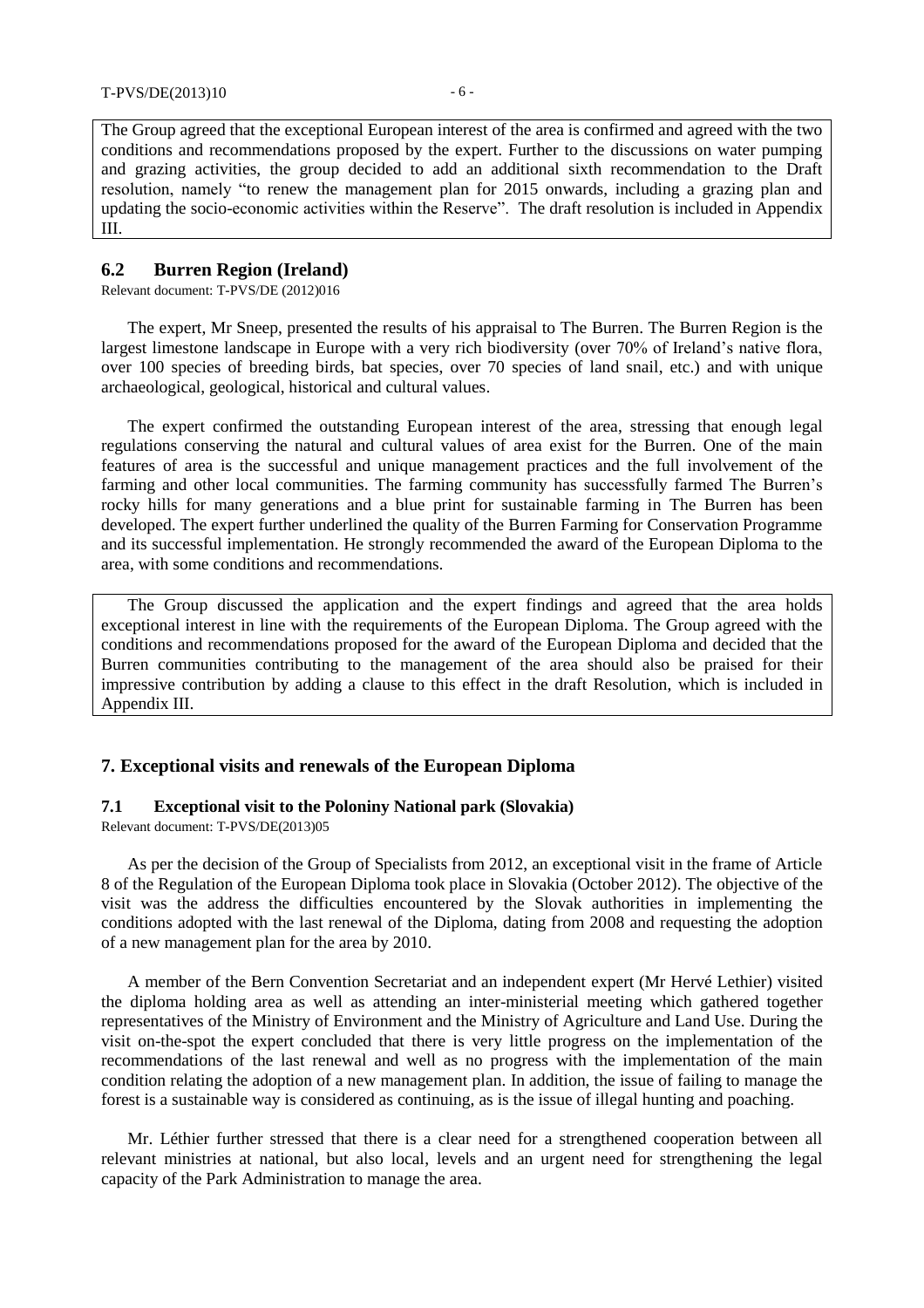The Group discussed the report of the expert and thanked the Slovak authorities for showing some positive signs by organising an inter-ministerial meeting during the on-the-spot visit. However, taking into account the long-term absence of a management plan for the area, and the additional serious issues reported by the expert, the Group decided to adopt an opinion for the attention of both the Slovak authorities and the Standing Committee to the Bern Convention.

The draft opinion advises the Standing Committee to request the Slovak authorities to take the appropriate measures to implement the conditions within a period of one year. If the necessary measures are not taken within the period allocated, the Standing Committee is advised to recommend the withdrawal of the European Diploma before the end of its period of validity. The draft opinion is included in Appendix IV.

### **8. Renewal of the European Diploma**

## **8.1 Retezat National Park (Romania)**

Relevant document: T-PVS/DE(2013)03

The expert, Pierre Galland (Switzerland), presented the results of his visit to Retezat. The visit took place in the frame of a first renewal of the European Diploma following its award in 2008. He confirmed that the Park still holds its European assets, such as remarkable landscapes and very diverse and high biodiversity. The presence of many virgin or semi-virgin forests is noted as well as the fact that they are very well preserved. The protection of the area is sustainable thanks to a good management plan and effective organisation.

Mr. Galland also informed the meeting that a new management plan for the area was prepared, covering the period  $2012 - 2021$ . It was submitted to the Ministry for formal approval in the spring 2012 and should be adopted officially soon. In addition 5 years action plans will be prepared and implemented. The expert recommended the renewal of the European Diploma, without any condition, but with a few recommendations, in particular for an increase of the budget allocated to the Park, as well as for an improved monitoring of the pastures in order to identify early possible changes due to overgrazing and/or under-grazing. He recommended that further studies are foreseen on the issue of gazing.

The Group thanked the expert who carried out the appraisal visit and agreed with his proposal to renew the European Diploma to the Retezat National Park, underlying the need for a quick official adoption of the revised management plan and for the need for careful monitoring of the gazing activities in the area.

#### **9. Annual reports of the areas holding the Diploma for 2012**

Relevant document: T-PVS/DE(2013)09

The Secretariat explained that 51 out of 70 annual reports had been submitted. There were some very important delays in the submission some of the reports arriving only one to two weeks before the meeting of the Group of Specialists. Although no mention of major problems was identified, one remark was common to most of the reports – the lack of sufficient and often decreasing financial resources allocated for the diploma holding areas, including late arrival of budget provisions jeopardizing the appropriate and agreed management of the areas.

Partly due to a lack of sufficient human resources in the Secretariat and partly to the late arrival of some of the reports or incomplete information provided in them, the Secretariat considered it important to proceed to a more streamlined analysis of the annual reports. The Secretariat carried out an examination of the conditions attached to the 2011 renewals of the European Diploma, checking the implementation of all strict conditions adopted with its award or renewal. Support was also received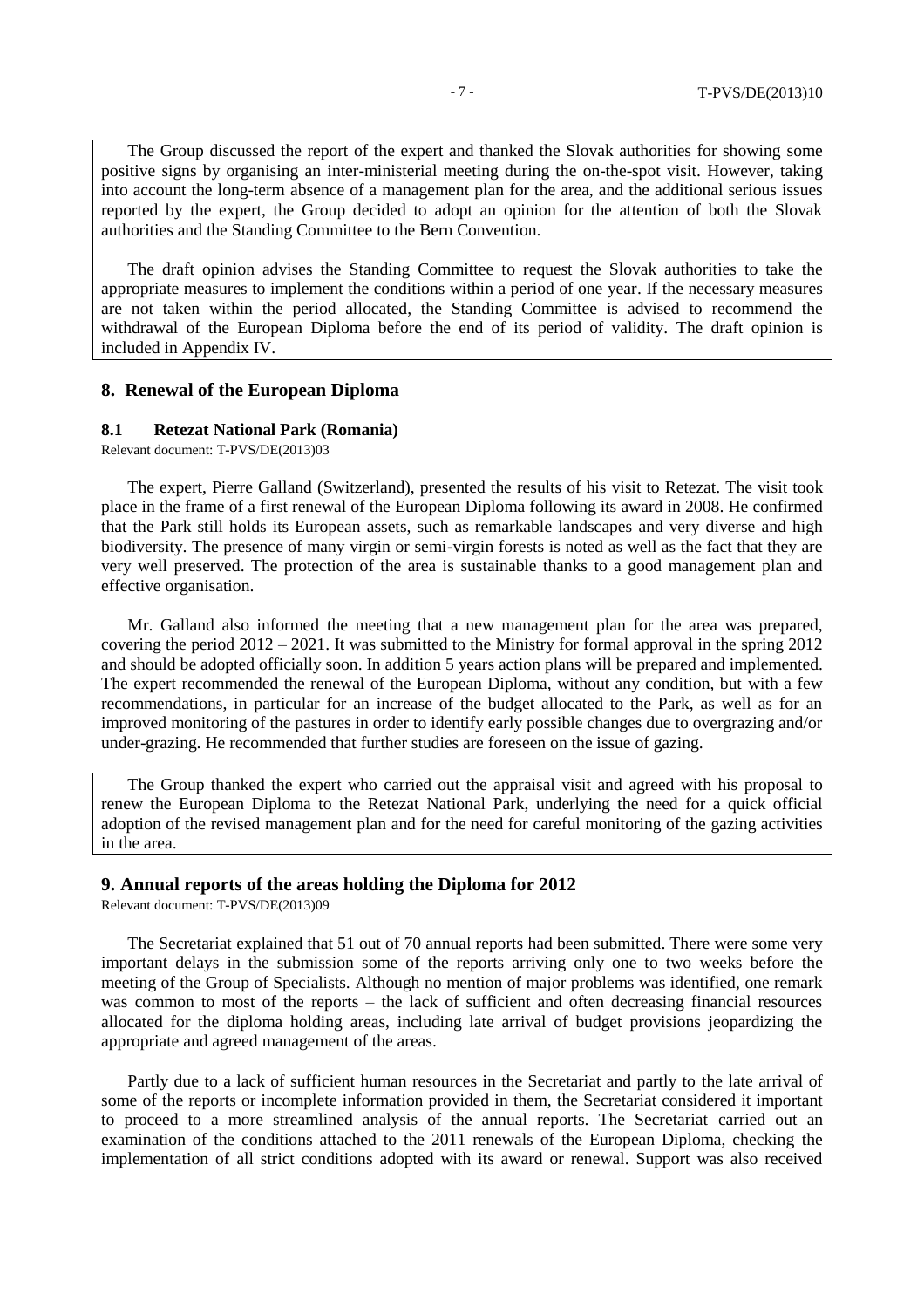from the members of the Group, which have examined the annual reports from the diploma holding areas in their respective countries.

The following areas have been identified as requiring special attention:

**Bialowieza National Park (Poland)** whose award had been suspended in 2007: the procedure for adopting the management plan is still not completed.

The Group instructed the Secretariat to request more information on the current developments for its next meeting in 2014.

 Abruzzi National Park (Italy), where the issue of the official adoption at national level of the management plan is still pending. It was noted that the management plan had been agreed at regional level. The discussion at the meeting was held with input from a representative of the Park. The Group noted that the situation is most likely to have resulted from the political instability of the country.

The Group decided to closely follow whether the plan is adopted in the very near future as foreseen in the Resolution of the renewal of the Diploma. It expressed its deep concern with the situation where the area is left without a legally binding management plan, an essential requirement by the European Diploma regulation. In case no significant development is noted in the year to come, the Group will draft an opinion for the Standing Committee of the Bern Convention at its next meeting.

The Chair of the Group presented document T-PVS/DE(2013)09, in which he proposes a revised and simplified version of the Model form for the submission of annual reports by the diploma holding areas. The aim of the paper was to introduce a simple form of reporting, focussing on the implementation of any conditions and on progress towards fulfilling the recommendations, in the majority of years. Full reports would be required in the year before renewals were to be considered. Discussion focussed on whether there were even more simple forms of reports, for example using a 'traffic lights' system. Such a system would allocate green to conditions/recommendations which had been fully implemented, yellow or orange to those in progress, and red to those where either no progress or little progress were apparent.

The Group decided to implement the simple form of reporting on a trial basis. The system outlined in Appendix B of paper T-PVS/DE(2013)09 would form the basis of the trial. The results would be assessed by the Group of Experts after the trial had been running for one or two years. It was hoped that, with this simple system, all diploma holding areas would submit their reports on time and that the Secretariat would be able to complete its analysis of the reports in time for the following meeting of the Group of Experts.

## **10. Renewals foreseen for 2014**

The Secretariat informed the meeting that since the validity period had been extended in 2008 to 10 years, there was only one renewal visit to be carried out in 2013 with a view to the possible renewal of the European Diploma in 2014 and that was to Central Balkan National Park in Bulgaria.

#### **11. Celebration of the 50th anniversary of the European Diploma**

The Secretariat informed the Group that, as decided at the previous meeting, contacts have been made for finding a location for the celebration of the 50th anniversary of the European Diploma. Further to a proposal received some time ago by the Italian diploma holding area of Parc Migliarino San Rossore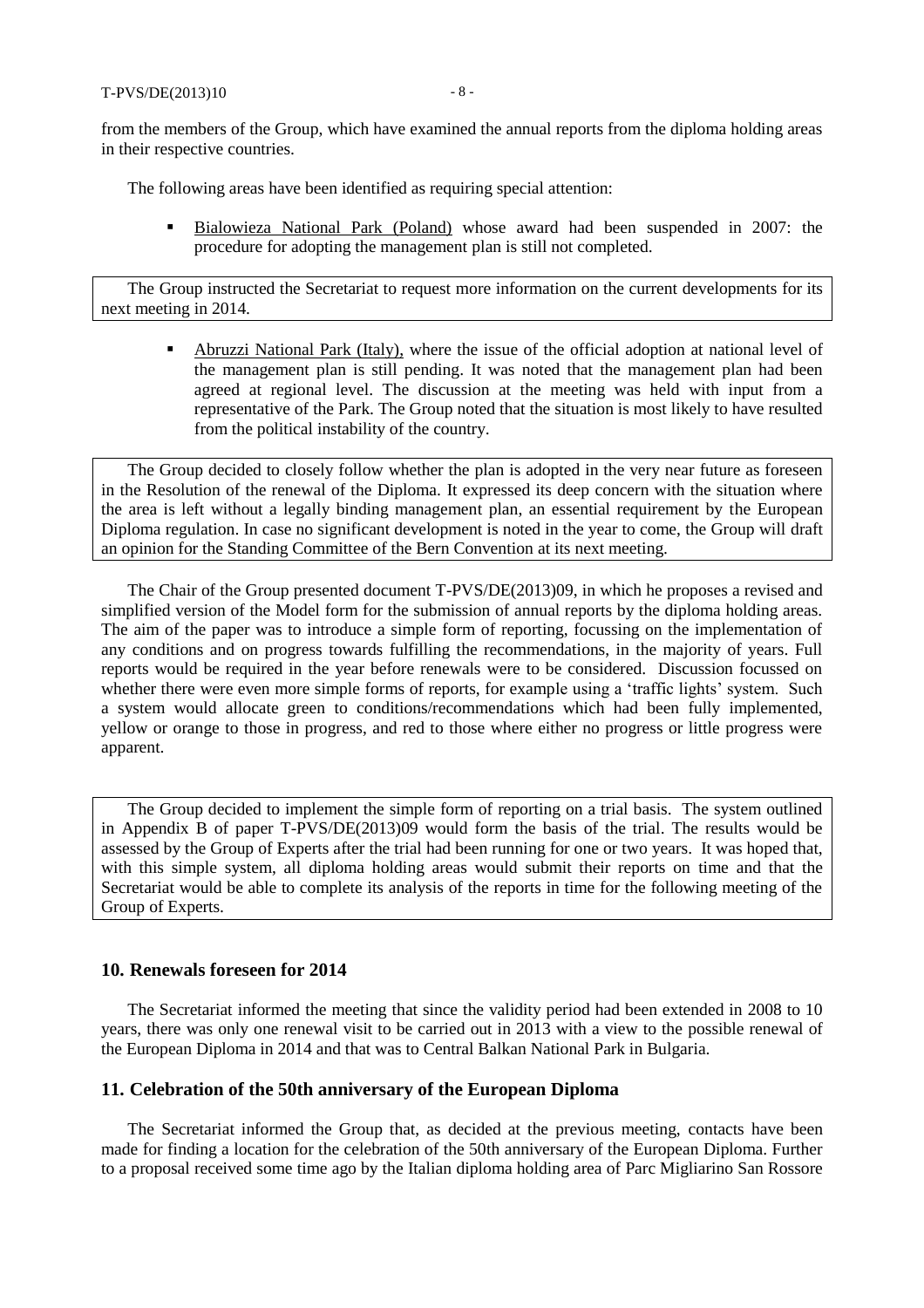Massaciuccoli, the management authorities of the park confirmed their interest in holding an event for the occasion, agreeing to cover the accommodation of 60 participants and provide the necessary meeting room. The area seems to be very suitable for the event, as it is rich in cultural and archaeological heritage, in addition to the natural heritage. There was also discussion about whether a meeting of the managers of the diploma holding areas was the optimal method of raising the profile of the European Diploma. It was considered that it would be useful for a parallel programme of national events to be held, raising the values of the European Diploma in every country which contains at least one diploma holding area.

The Group recognised that preparing for the  $50<sup>th</sup>$  anniversary celebrations is a priority for the European Diploma agenda, as the event provides the opportunity for raising awareness and improving the visibility of the Diploma. It instructed the Secretariat (1) to prepare a publication presenting the Diploma holding areas, to be sent to every MEP and Member State of the Council of Europe, (2) to contact all managers of diploma holding areas asking for their contribution to identifying the most burning issues and up-to-date topics that they want to see on the agenda of the meeting organised for the 50<sup>th</sup> anniversary of the ED, and (3) to recommend to the signatories of the Bern Convention that a programme of national events be held to celebrate the  $50<sup>th</sup>$  anniversary.

## **12. Date of the next meeting, other business and closure of the meeting**

The Secretariat would notify members of the dates of the next meeting, to be held in 2014, in due course.

The Secretariat thanked the members leaving the Group of Specialists at the end of the meeting (Russian Federation and France), including the Chair, Prof Usher (UK), for their great contribution to the European Diploma and its strategic development and visibility. The Secretariat warmly thanked the Chair for his hard work and dedication during the past four years and wished that the cooperation with all three members of the Group continues in the future.

The Chair also thanked the out-going members of the Group and wished success both to the new members who will come to replace them in the composition of the Group and to the current three other members who will ensure the transition period (Estonia, Slovenia and Turkey).

The meeting was declared closed by the Chair.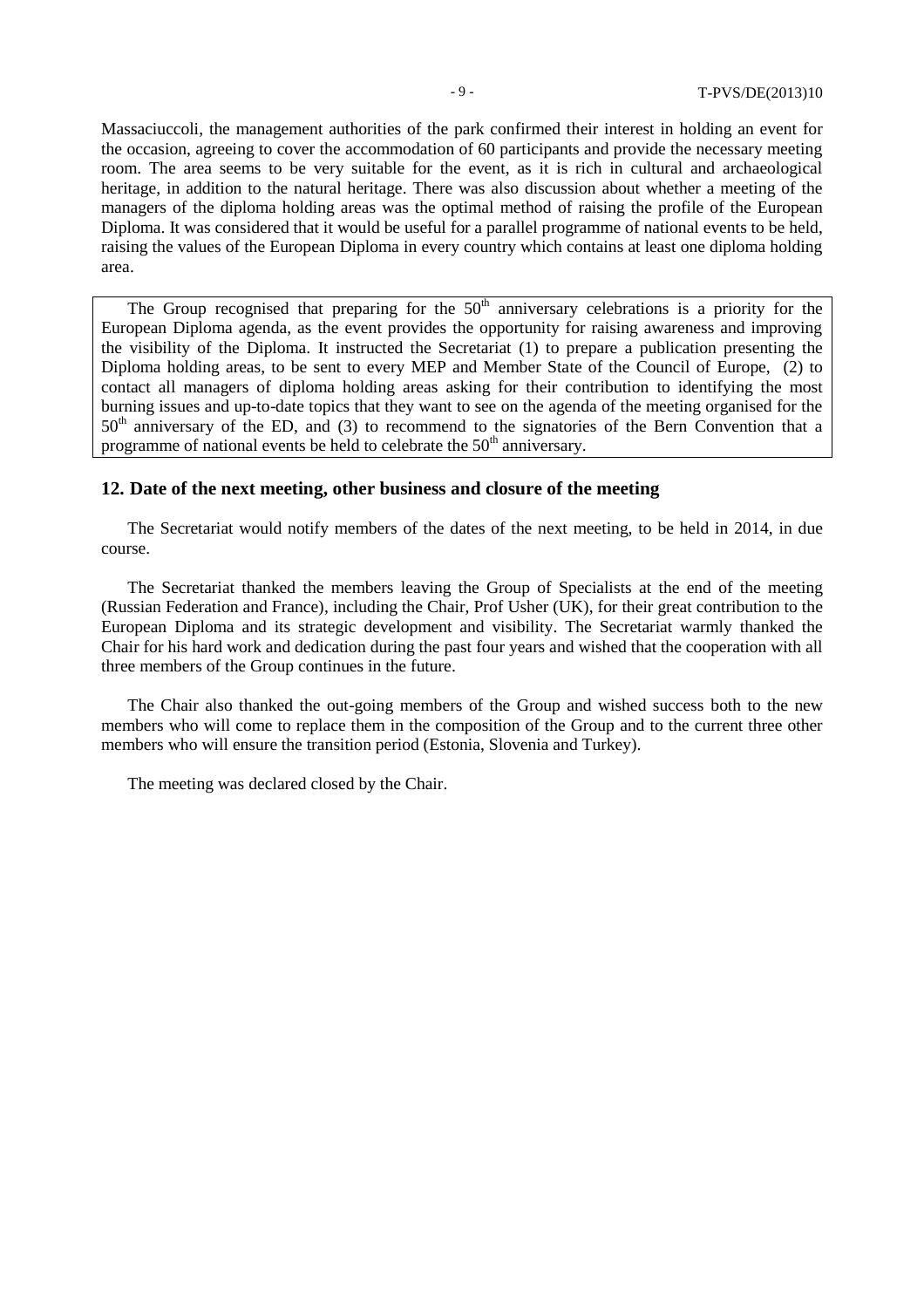#### **Appendix I – List of participants**

#### **SPECIALISTS / SPECIALISTES**

#### **ESTONIA/ESTONIE**

Mr Aleksei LOTMAN Matsalu, Lihula vald, Läänemaa, 90102, Eesti/Estonia E-mail : alexlotman@gmail.com

#### **FRANCE**

Mr Henri JAFFEUX 16, rue de l'Ecole, 77610 - CHATRES Tél : 06 71 82 16 14 / 01 64 25 58 38 E-mail [: henrijaffeux@orange.fr](mailto:henrijaffeux@orange.fr)

#### **RUSSIAN FEDERATION / FEDERATION DE RUSSIE**

Mr Nikolay SOBOLEV Biodiversity Conservation Centre Vavilova Str. 41 Of. 2, 117312 MOSCOW, E-mail: [sobolev\\_nikolas@mail.ru](mailto:sobolev_nikolas@mail.ru)

### **SLOVENIA/SLOVENIE**

Mr Peter SKOBERNE Ministrstvo za okolje in prostor Ministry of the Environment and Spatial Planning 653, Dunajska 48, SI-1001 Ljubljana E-mail [: Peter.Skoberne@gov.si](mailto:Peter.Skoberne@gov.si)

## **TURKEY/TURQUIE**

Ms Burcu BURSALI Ministery of Forestry and Water Affairs General Directorate of Nature Conservation and National Parks Orman ve Su İşleri Bakanlığı Sögütözü 14/E ANKARA E-mail: [burcubursali@gmail.com](mailto:burcubursali@gmail.com)

### **UNITED KINGDOM/ROYAUME-UNI**

Prof Michael B USHER **(Chair)** c/o Biological and Environmental Sciences, University of Stirling , Stirling FK9 4LA E-mail: [m.b.usher@stir.ac.uk](mailto:m.b.usher@stir.ac.uk)

#### **CONSULTANTS/EXPERTS**

Mr Pierre GALLAND Consultant en Environnement et Développement, Chesaulx 6, CH-2035 Corcelles, Switzerland Tel: +41 32 725 54 57 Fax: +41 32 731 01 93 E-mail: [pierre.galland@bluewin.ch](mailto:pierre.galland@bluewin.ch)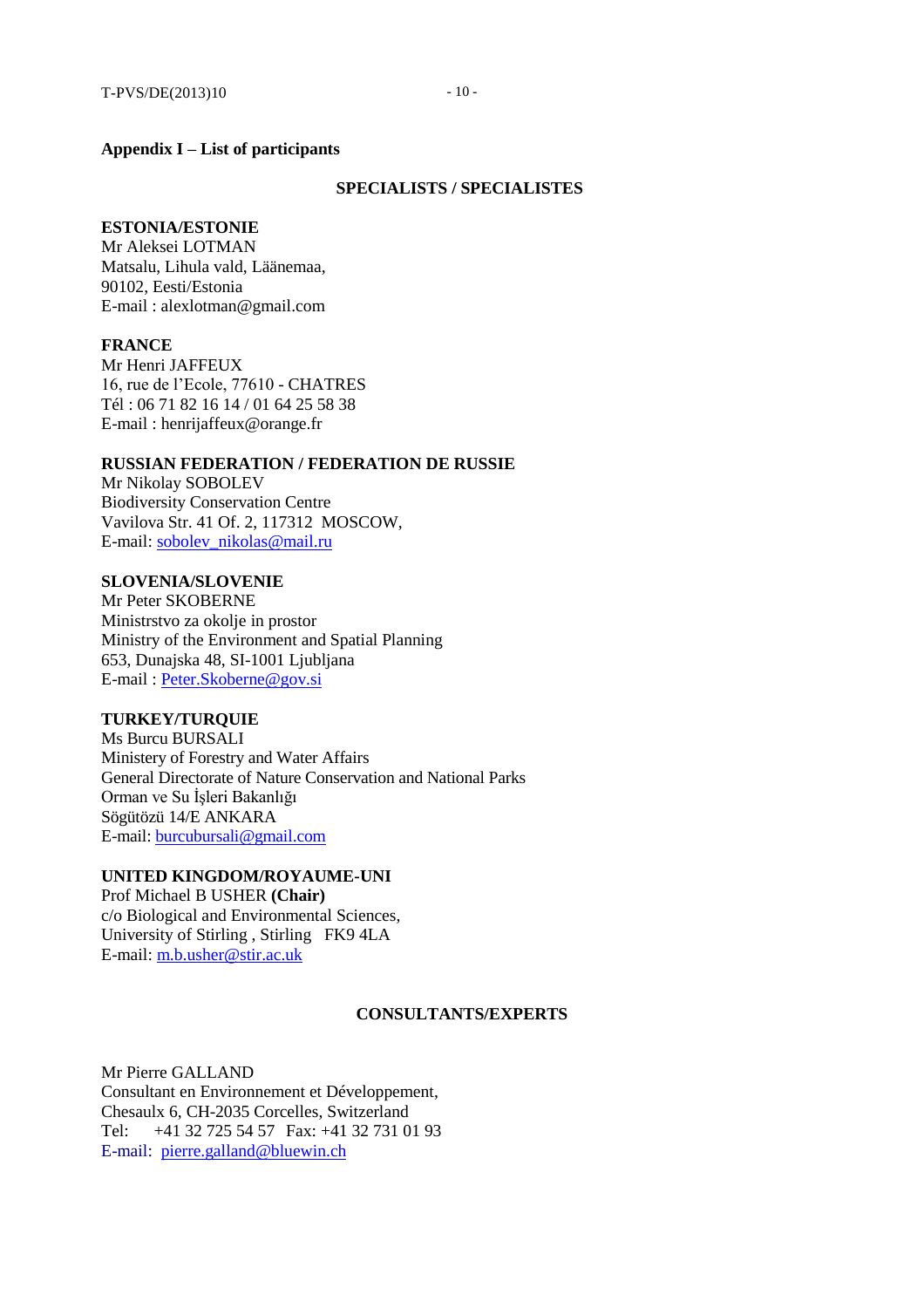Mr Hervé LETHIER EMC²I, Le Belvédère, Chemin de l'Observatoire, CH-1264 Saint Cergue, Switzerland Tel: +41 (22) 360 12 34 E-mail[:herve.lethier@wanadoo.fr](mailto:herve.lethier@wanadoo.fr)

Mr Jan Willem SNEEP Directeur Samenwerkingsverband Nationale Parken Prinses Beatrixlaan 2 2595 AL 's-Gravenhage Tel.. 070-3785255 Email: [sneep@nationaalpark.nl](mailto:sneep@nationaalpark.nl)

### **REPRESENTATIVES FOR RENEWALS AND APPLICATIONS / REPRESENTANTS POUR LES RENOUVELLEMENTS ET LES CANDIDATURES**

#### **ARMENIA/ARMENIE**

Ms Hasmik GHALACHYAN Head of Plant Resources Management Division Ministry of Nature Protection Government Building 3 Republic square, Yerevan, Republic of Armenia 37 50 10 E-mail [: hasmikghalachyan@yahoo.com](mailto:hasmikghalachyan@yahoo.com)

Mr Armen GEVORGYAN Armenia National Coordinator of the Transboundary Joint Secretariat 3, Bagramyan street, Yerevan, Tel: (374 10) 56 38 22 E-mail: [armen\\_gevorgyan@mail.ru](mailto:armen_gevorgyan@mail.ru)

Mr Viktor MARTIOSYAN Director of «Environmental project implementation unit» SA Armenakyan 129, Yerevan, Tel: +37410 65 16 31

## **ITALY/ITALIE**

Ms Cinzia SULLI Servizio Scientifico The Abruzzi National Park Viale S. Lucia, 67032 – Pescasseroli, Italy Tel: 0863 9113218 fax 0863 912132 E-mail [: cinzia.sulli@parcoabruzzo.it](mailto:cinzia.sulli@parcoabruzzo.it)

### **IRELAND/IRLANDE**

Mr Andy BLEASDALE NPWS, Department of Arts, Heritage and the Gaeltacht No 7, Ely Place, Dublin 2, Ireland E-mail [: Andy.Bleasdale@ahg.gov.ie](mailto:Andy.Bleasdale@ahg.gov.ie)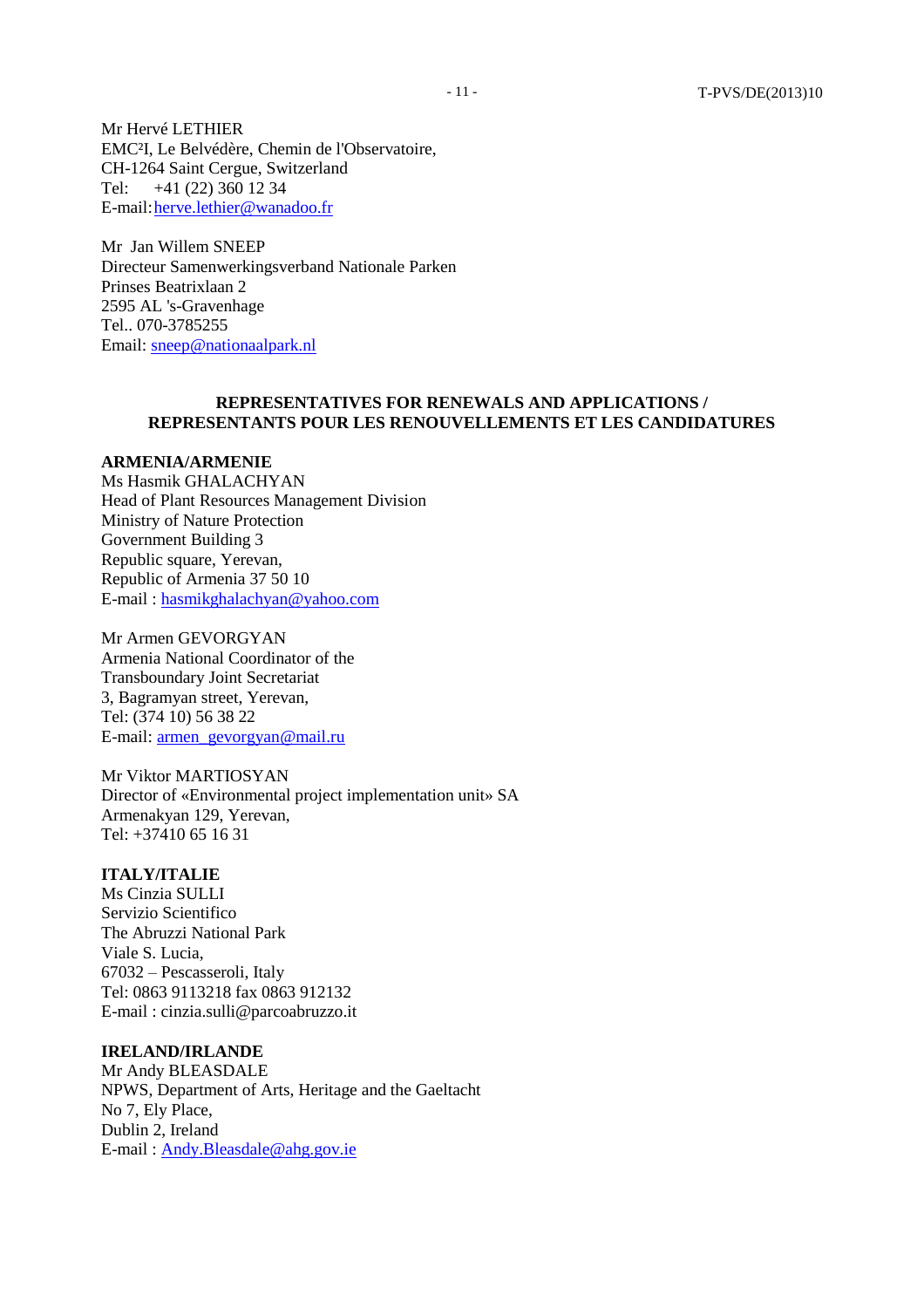### **PORTUGAL**

Mr Paulo OLIVEIRA Director, Serviço do Parque Natural da Madeira Caminho do Meio, Quinta do Bom Sucesso 9064 – 512 FUNCHAL Tel: (+351)291 214 360 E-mail: [paulooliveira.sra@gov-madeira.pt](mailto:paulooliveira.sra@gov-madeira.pt)

**UKRAINE**

Mr Grygorii PARCHUK Head of the Division of Protected Areas Development Department of Protected Areas Ministry of Ecology and Natural resources of Ukraine E-mail: parks@menr.gov.ua

#### **INTERPRETERS / INTERPRETES**

Mr Derrick WORSDALE Ms Nadine KIEFFER Ms Isabelle MARCHINI

#### **SECRETARIAT**

DIRECTORATE OF DEMOCRATIC GOVERNANCE/ DIRECTION DE LA GOUVERNANCE DEMOCRATIQUE Biodiversity Unit / Unité de la biodiversité Fax: +33 (0)3 88 41 37 51

Mr Eladio FERNANDEZ-GALIANO Tel: +33 (0)3 88 41 22 59 e-mail: [Eladio.FERNANDEZ-GALIANO@coe.int](mailto:Gianluca.SILVESTRINI@coe.int)

Ms Iva OBRETENOVA Tel: +33 (0)3 90 21 58 81 e-mail: [iva.obretenova@coe.int](mailto:iva.obretenova@coe.int)

Ms. Lilia KOLOMBET Tel: + 33 (0)3 90 21 53 85

e-mail: lilia.kolombet@coe.int

Ms Julia WESTMACOTT Tel: +33 (0)3 90 21 55 37

e-mail: [julia.westmacott@coe.int](mailto:julia.westmacott@coe.int)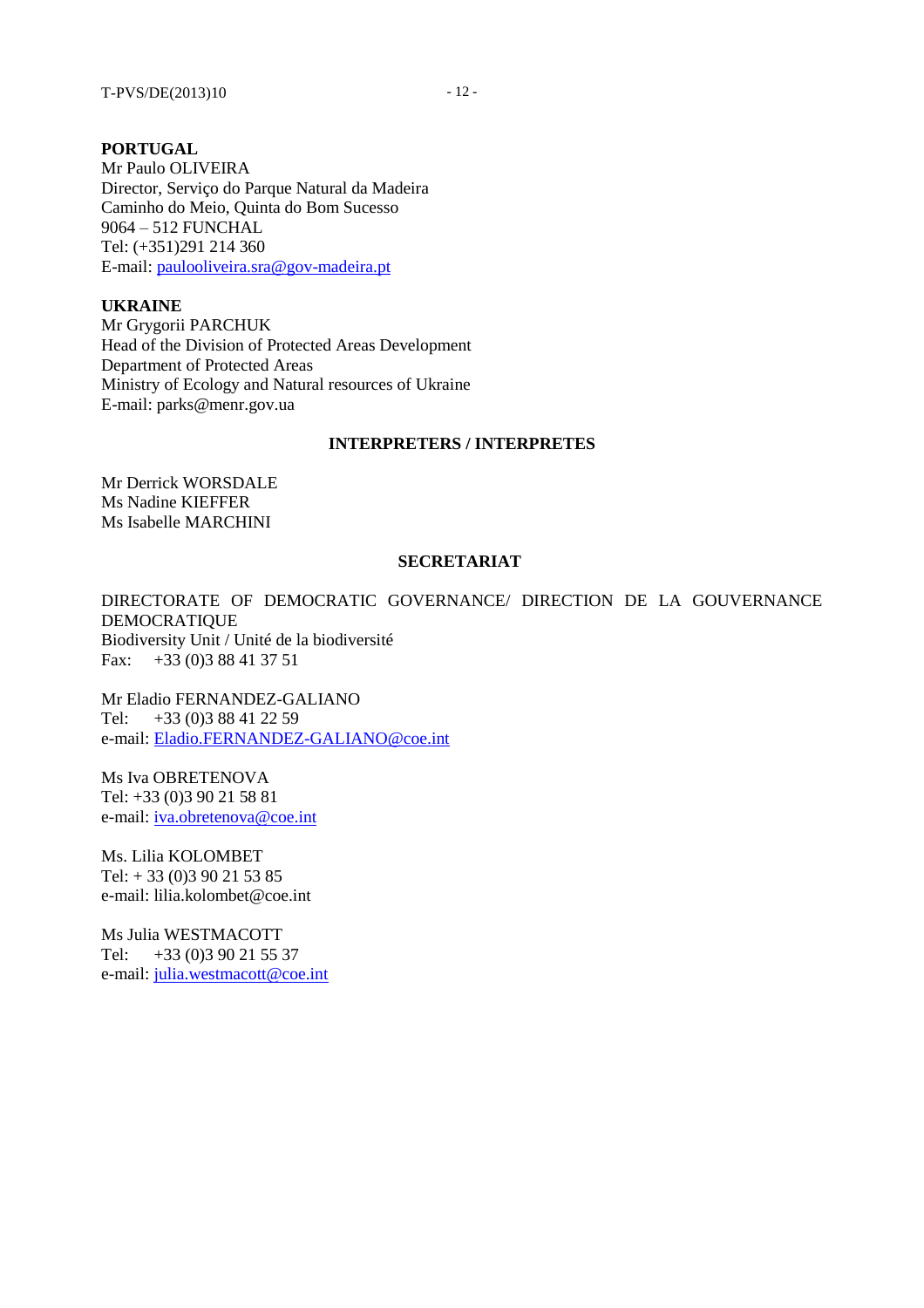## **Appendix II – Agenda**

## **THURSDAY 26 March 2013**

## **9h30-09h50 Welcome and Opening**

- 1. Opening of the meeting by the Chair, Mr Michael Usher (United Kingdom)
- 2. Adoption of the agenda
- 3. General information on activities presenting an interest for the work of the Group

4. Short presentation by the Chair of the minutes of the 2012 meeting of the Group of specialists and report on actions undertaken during the last year

## **[Document T-PVS/DE (2012)15]**

**[Document T-PVS/DE (2013)1]**

## **09h50-10h45 Applications for the European Diploma received in 2013**

5. Applications for the European Diploma of Protected Areas: presentation by the representatives of areas candidates of the application files (Desertas Islands Nature Reserve, Portugal and Karadag Nature Reserve, Ukraine) [25 minutes each]

> **[Document T-PVS/DE (2013)04] [Document T-PVS/DE (2013)07]**

## **10h45-11h00 Coffee break**

## **11h00-12h30 Applications for the European Diploma received in 2012**

## **[Document T-PVS/DE (2013)08]**

6. Applications for the award of the European Diploma: result of the on-the-spot appraisals, discussion and proposals to the Council of Europe Committee of Ministers:

Khosrov Forest Reserve (Armenia), *Mr Hervé Lethier* [11h00 – 11h45]

**[Document T-PVS/DE (2013)06]**

■ Burren region (Ireland), *Mr Jan-Willem Sneep*[11h45 – 12h30]

**[Document T-PVS/DE (2012)16]**

## **12h30-14h00 Lunch break**

## **14h00-15h00 Exceptional visits and renewals of the European Diploma**

- 7. Exceptional visits: result of the on-the-spot appraisal:
- Poloniny National Park (Slovakia), *Mr Hervé Lethier* [14h00 14h30]

**[Document T-PVS/DE (2013)05]**

8. Renewal of the European Diploma: results of the on-the-spot appraisal, discussion and proposals to the Council of Europe Committee of Ministers: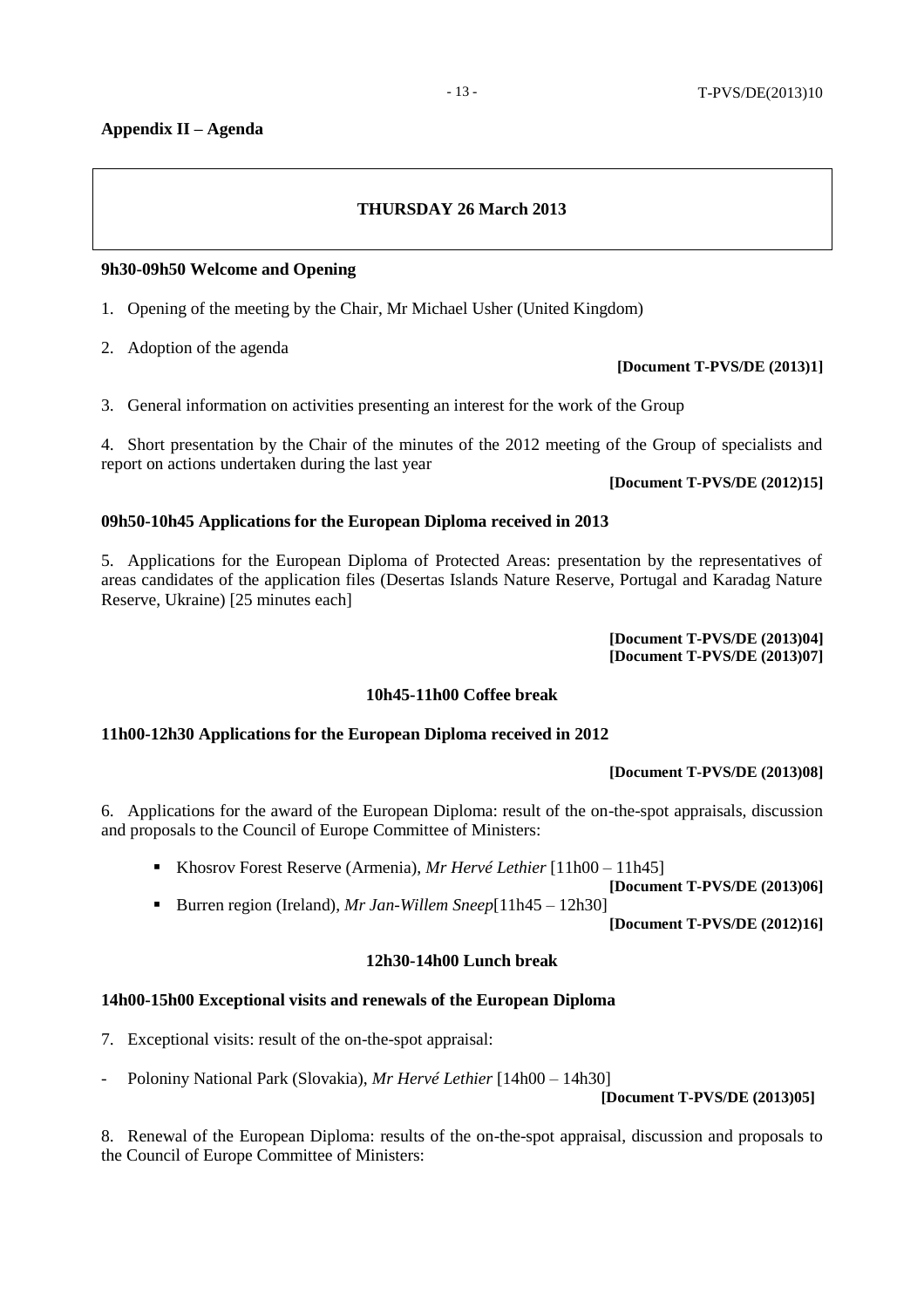### T-PVS/DE(2013)10 - 14 -

- Retezat National park (Romania), *Mr Pierre Galland* [14h30 – 15h00]

### **[Document T-PVS/DE (2013)03]**

#### **15h00-16h00 Annual reports**

9. Annual reports: Brief presentation of a synthesis by the Secretariat and discussion of reports which need special attention.

### **[Document T-PVS/DE (2013)09]**

### **16h00-16h20 Coffee break**

#### **16h20-16h35 Renewal 2014**

10. Renewal foreseen in 2014: first renewal to the Central Balkan National Park (Bulgaria)

## **16h35-17h15 Celebration of the 50th anniversary of the European Diploma**

11. Presentation of proposals for hosting the meeting, discussion and exchange of ideas

## **17h15-17h30 Other business and closure of the meeting**

- 12. Date of the next meeting
- 13. Other business
- 14. Closure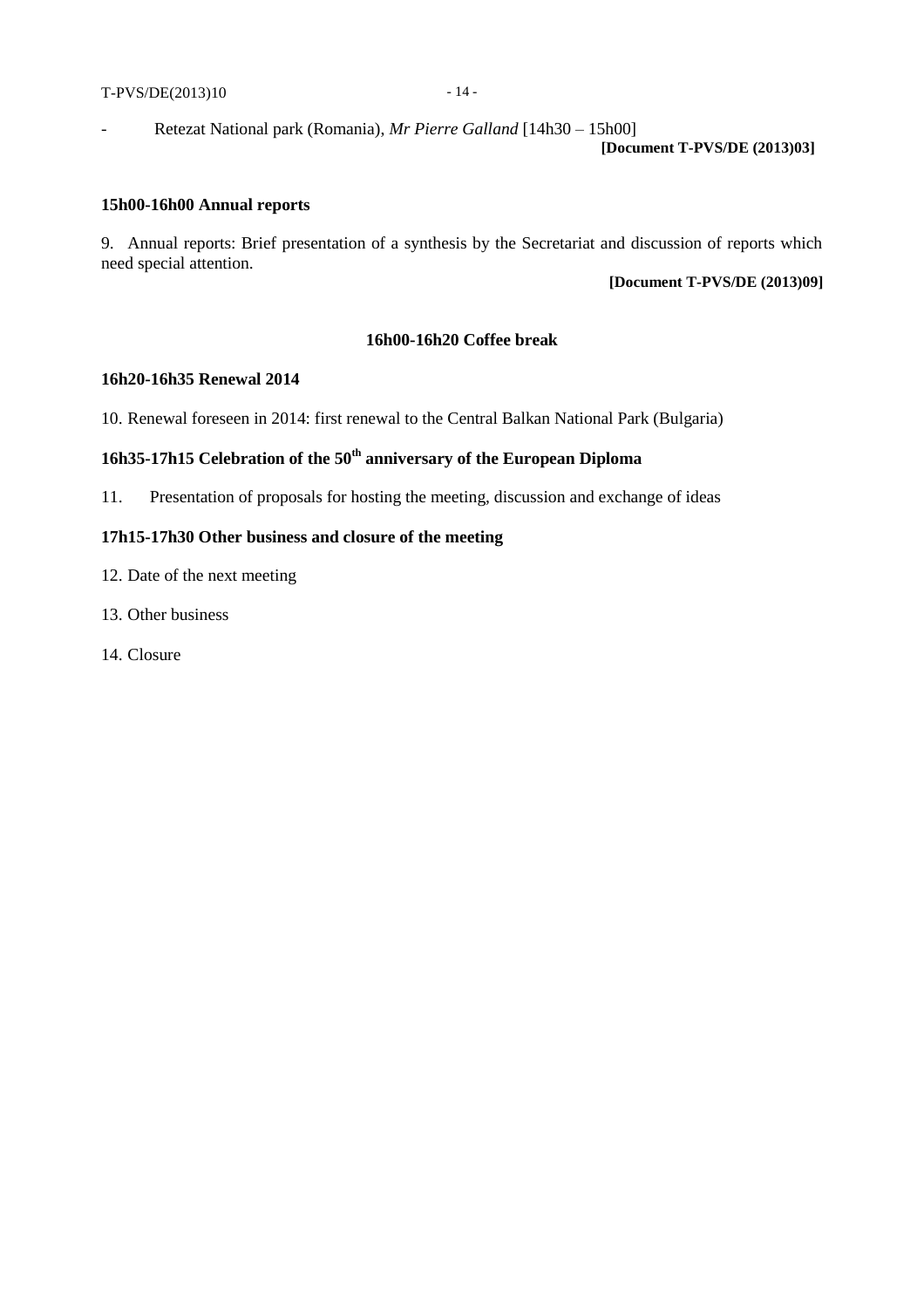

## **Draft Resolution on the award of the European Diploma of Protected Areas to the Khosrov Forest Reserve (Armenia)**

The Committee of Ministers, under the terms of Article 15.*a* of the Statute of the Council of Europe,

Having regard to Resolution (65) 6 on the European Diploma for certain protected landscapes, reserves and natural features, as amended by Resolution CM/ResDip(2008)1 on the revised Regulations for the European Diploma of Protected Areas;

Having regard to the proposals of the Standing Committee of the Bern Convention;

Taking into consideration the expert's report presented at the meeting of the Group of Specialists on the European Diploma of Protected Areas on 26 March 2013;

Having noted the agreement of the Government of Armenia;

Solemnly awards the European Diploma of Protected Areas to the Khosrov Forest Reserve (Armenia), recognising the European significance of the Reserve which has remarkable landscapes, very diverse habitats and a high biodiversity, large areas of very interesting and significant virgin or semi-virgin forests of different types, long-term protection and a good management plan and organisation;

Places the aforesaid area under the patronage of the Council of Europe until … July 2018;

Attaches the following 2 conditions to the award:

- 1. the Armenian authorities should take the necessary action to ensure that the existing water resources facilities will not be expanded within the area and that they will stay fully compatible with the preservation of the European interest of the area; and
- 2. public motor vehicle traffic, including for transportation of tourists, will be strictly forbidden on the existing gravel roads within the area except for management purposes and in case of emergencies.

Attaches the following 6 recommendations, for the Forest Reserve Authorities, to the award:

1. to develop appropriate efforts for preventing and minimizing illegal activities, including poaching of large mammals within the Reserve;

2. to develop and implement awareness and training activities for local people, visitors and members of the staff of the Reserve, particularly in relation to the management of litter and wastes;

3. to implement the sustainable tourism strategy fully and to monitor these activities;

4. to pursue inventories and mapping of species and habitats, not only in the Emerald network but preferably in the whole territory of the Reserve;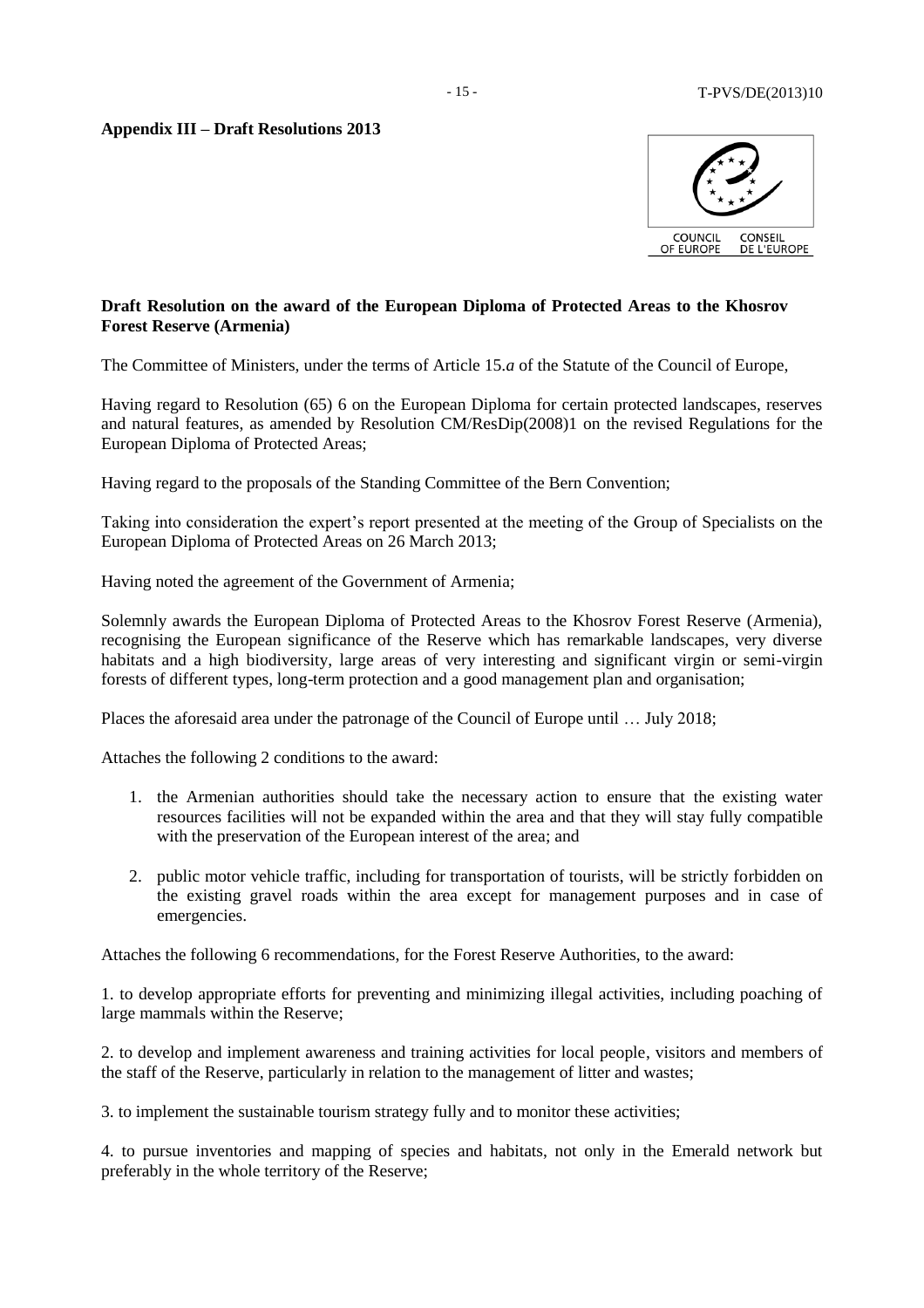5. with the Armenian authorities, to guarantee the budget of the Reserve; and

6. to renew the management plan for 2015 onwards, including a grazing plan and updating the socioeconomic activities within the Reserve.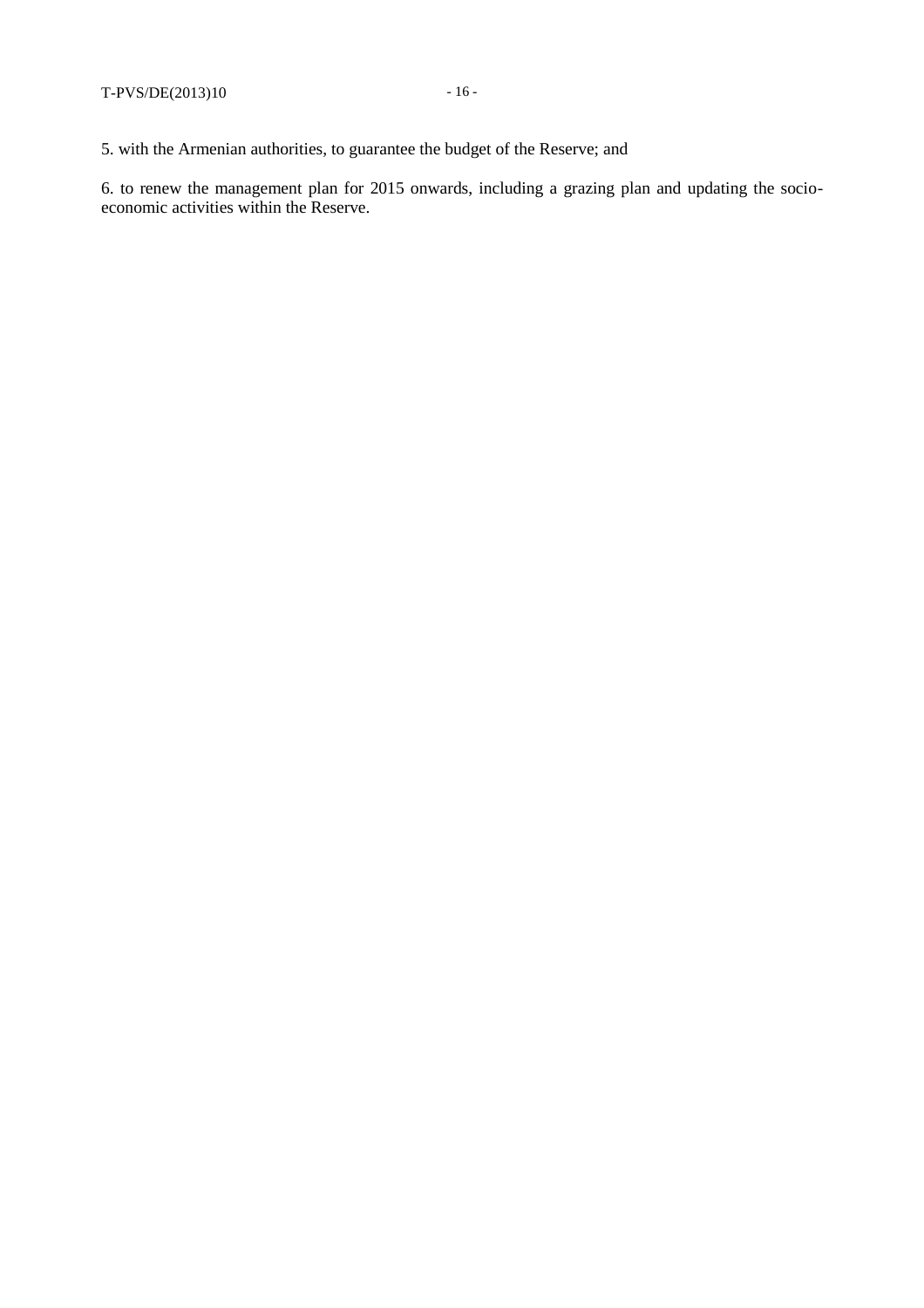

## **Draft resolution on the award of the European Diploma of Protected Areas to the Burren Region (Ireland)**

The Committee of Ministers, under the terms of Article 15.a of the Statute of the Council of Europe,

Having regard to Resolution (65) 6 instituting the European Diploma for certain protected landscapes, reserves and natural features, as amended by Resolution CM/ResDip (2008)1 on the Regulations for the European Diploma of Protected Areas;

Having regard to the proposals of the Standing Committee of the Bern Convention;

Taking into consideration the expert's report presented at the meeting of the Group of Specialists on the European Diploma of Protected Areas on 26 March 2013;

Having noted the agreement of the Government of Ireland;

Having noted the impressive partnership working between the Irish national authorities, the local authorities of Counties Clare and Galway, the farmers of the Burren Region, and the communitiy of people living and working in the Burren Region;

Solemnly awards the European Diploma of Protected Areas to the Burren Region (Ireland), recognising the European significance of the park which is the largest limestone landscape in Europe with a very rich biodiversity and with unique archaeological, geological, historical and cultural values, enough legal regulations conserving the natural and cultural values of The Burren;

Places the aforesaid area under the patronage of the Council of Europe until … July 2018;

Attaches the following 2 conditions to the award:

- 1. The Irish authorities should ensure the budget for the maintaince and development of The Burren Farming for Conservation Programme;
- 2. The national and local authorities should prevent possible negative environmental damage from the surrounding areas of the Burren Region.

Attaches the following 6 recommendations, for the national and local authorities and the Burren Region community, to the award:

- 1. to encourage the participation of more farmers in The Burren Farming for Conservation Programme;
- 2. to provide next steps in the second phase of EU funding of The Burrenlife project;
- 3. to stimulate the further development of The Burren Community Charter;

4. to stimulate further development of sustainable ecotourism and practice in the Burren Region;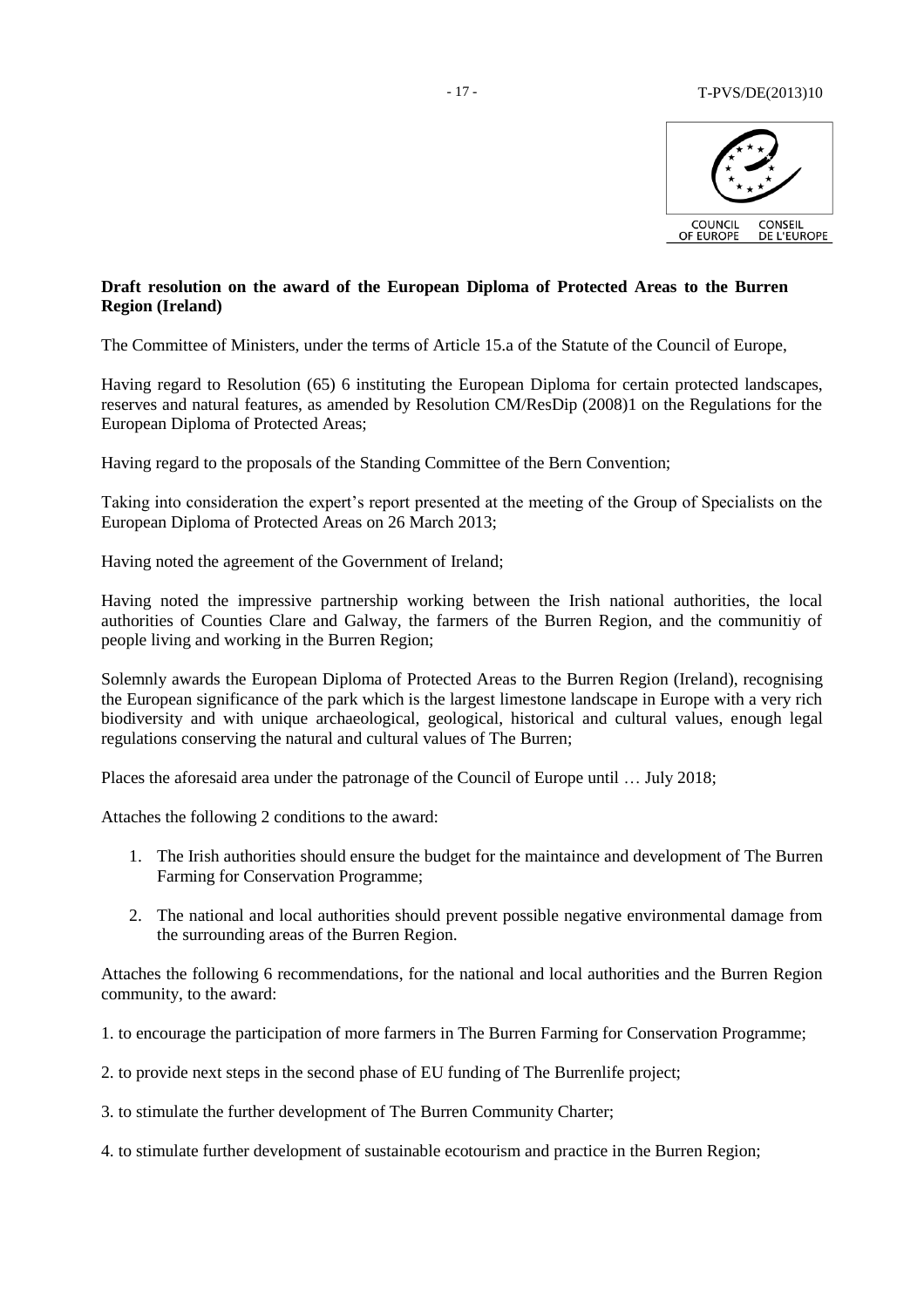5. to oppose mass tourism in the Burren Region which does not accord with the principles of sustainable development; and

6. to encourage volunteers to participate in the sustainable management of the Burren Region.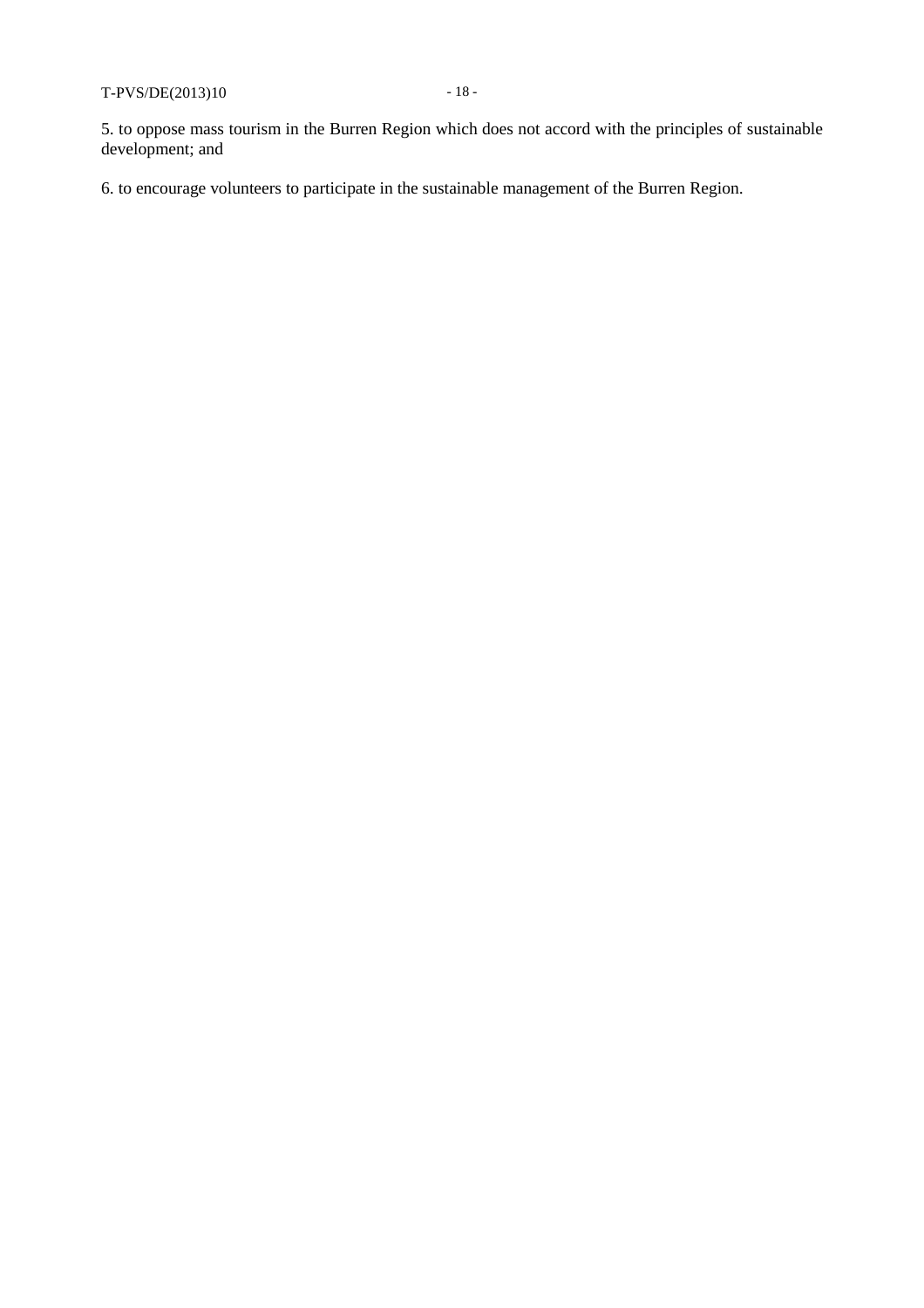

## **Draft Resolution on the renewal of the European Diploma of Protected Areas awarded to the Retezat National Park (Romania)**

The Committee of Ministers, under the terms of Article 15.*a* of the Statute of the Council of Europe,

Having regard to Resolution (65) 6 on the European Diploma for certain protected landscapes, reserves and natural features, as amended by Resolution CM/ResDip(2008)1 on the revised Regulations for the European Diploma of Protected Areas;

Having regard to Resolution CM/ResDip(2008)2 awarding the European Diploma to the Retezat National Park;

Having regard to the proposals of the Standing Committee of the Bern Convention;

Taking into consideration the expert's report presented at the meeting of the Group of Specialists on the European Diploma of Protected Areas on 26 March 2013;

Renews the European Diploma of Protected Areas to the Retezat National Park until 2 July 2023;

Attaches the following 6 recommendations to the renewal:

1. the Romanian authorities should secure a sufficient budget for the National Park and allocate the funds early enough to in the year, in order to allow ensuring favourable working conditions for the staff, finishing and maintaining the Park's infrastructure, increasing the information for visitor and improving the tourist facilities;

2. the competent Romanian authorities should work together to harmonize the different national and international designations in order to achieve an efficient joint management and to realize joint scientific research and monitoring programmes;

3. the Management Plan should be approved as soon as possible, and at least an executive summary be translated into either English or French;

4. the park, in close collaboration with Salvamont (which is legally responsible) should maintain or renew, when necessary, the tourist infrastructure (trail marking, information signs, etc.); a particular effort should be made to solve the problems of the toilets in the camping areas and near the huts;

5. the Park should maintain pressure on local communities to prevent construction of inappropriate buildings either in the park and in its immediate vicinity; and

6. the park rangers should monitor the pastures in order to identify early possible changes due to overgrazing and/or under-grazing; before the next evaluation, the Park should repeat the pastures' study; the changes in terms of species composition, erosion, etc., should be analysed in relation to the type and amount of grazing.